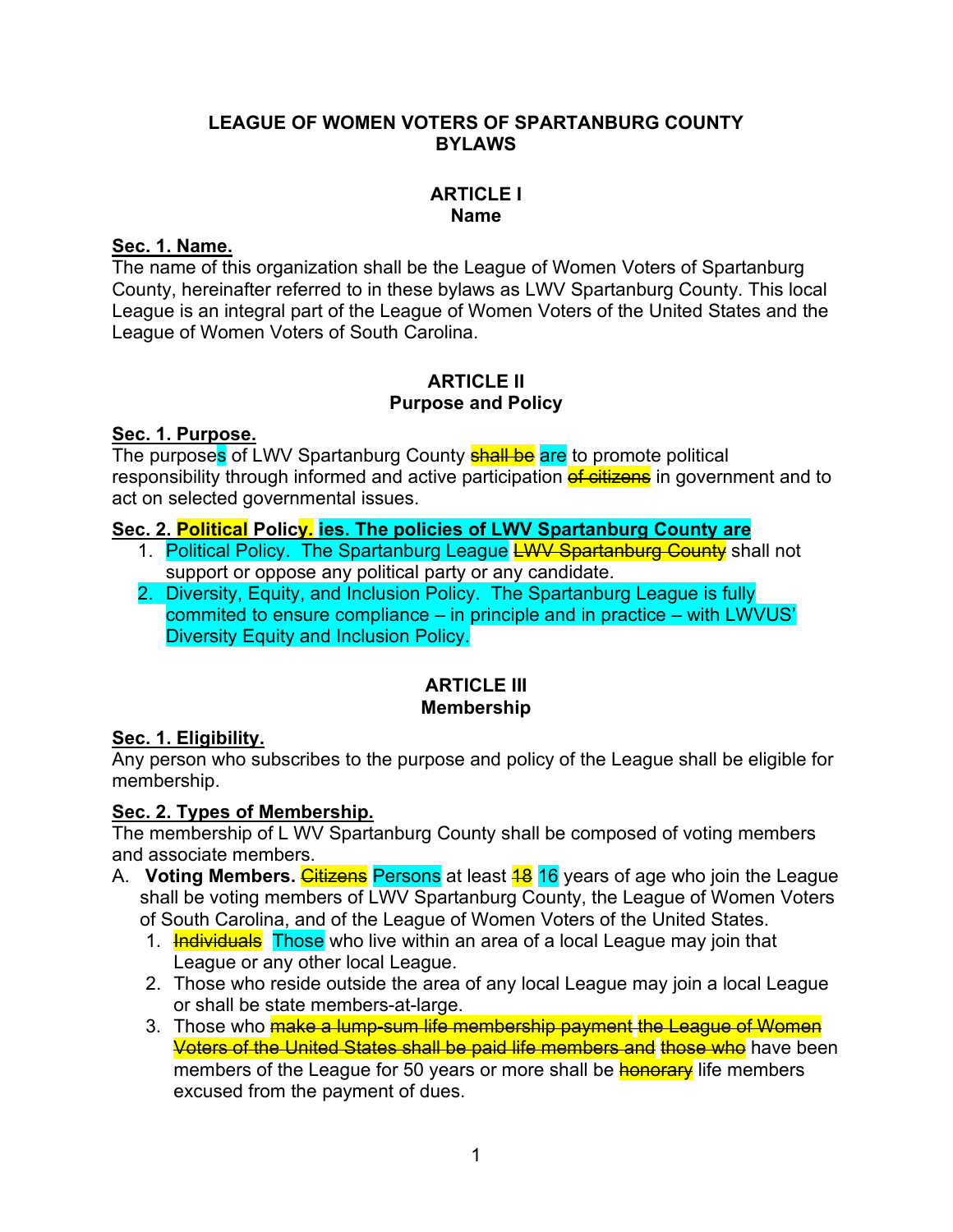- 4. Those who are students are defined as individuals enrolled either as full or part time with an accredited institution.
- B. **Associate Members.** All others who join the League shall be associate members.

# **ARTICLE IV Board of Directors**

## **Sec. 1. Number, Manner of Selection, and Term of Office.**

The Board of Directors shall consist of the **six (6)** officers of the League, four (4)elected directors, and not more than  $\frac{\sin(6)}{\sin(4)}$  appointed directors. Elected directors shall be elected by the general membership at the annual meeting and shall serve for a one (1) year term that is concurrent with the fiscal year. At least one-half of the directors shall have previously served on the Board of Directors. The elected board members shall appoint such additional directors, not exceeding  $s$ ix  $(6)$  four  $(4)$ , as they deem necessary to carry on the work of the League. The terms of office of the appointed directors shall expire at the conclusion of the fiscal year.

## **Sec. 2. Qualifications.**

No person shall be elected or appointed or shall continue to serve as an officer or director of the organization unless she/he is a voting member of LWV Spartanburg County.

## **Sec 3. Nonpartisanship for Board Members**

In order to maintain the non-partisan image of the League, neither the president, president-elect, the voter services chair/director, nor any member who is appointed by the Board to represent and speak on behalf of LWVSC, shall run for or hold elective office nor serve in any position in a political party, nor shall they undertake any action that will cause them to be identified publicly as supporting any candidate for office or any political party, including on their individual social media feeds. They shall not endorse any party or any candidate for elected office, shall not attend fundraising events, nor make campaign contributions.

All other board members may attend fundraising events, sign petitions, and make campaign contributions. While they shall not run for state or national elective office, they may run for local office, regardless of political designation. However, no active board member shall chair or administer fundraising or political campaigns, or party organizations, chair campaign events, or work in a public way in the campaign of a candidate, and they shall abide by the state board's advice regarding state and local party activities. If their position makes it likely that they may speak on behalf of the League, they are expected to maintain discretion on their social media feeds.

#### **Sec.4. Vacancies.**

Any vacancy occurring in the Board of Directors by reason of the resignation, death, or disqualification of an officer or elected member may be filled by a majority vote of the remaining members of the Board. Three consecutive absences from meetings without a valid excuse shall be deemed a resignation.

#### **Sec. 5. Powers.**

The Board of Directors shall have full charge of the property and business of the organization, with full power and authority to manage and conduct same, subject to the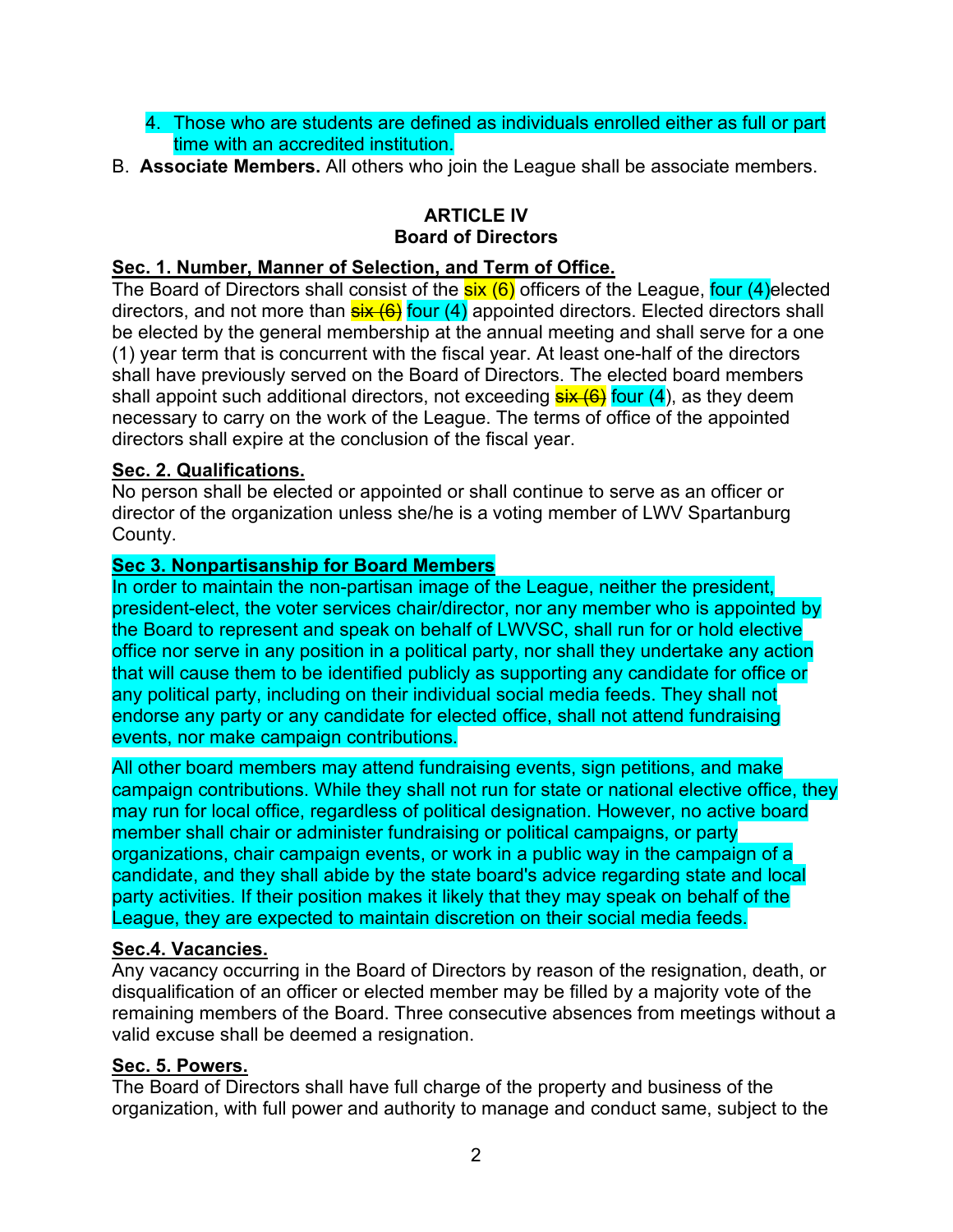instruction of the general membership. The Board shall plan and direct the work necessary to carry out the program as adopted by the national convention, the state convention, and the annual meeting. The Board shall create and designate such special committees as it may deem necessary.

## **Sec. 6. Meetings.**

There shall be at least  $\frac{e^{\frac{1}{2}}}{e^{\frac{1}{2}}}\frac{1}{\sin(\theta)}$  regular meetings of the Board of Directors annually. The President may call special meetings of the Board of Directors and shall call a special meeting upon the written request of five (5) members of the Board. Notice of special meetings shall be given at least twenty-four  $(24)$  hours in advance. In person or virtual meetings will both qualify as a regular meeting.

## **Sec. 7. Quorum.**

A majority of the members of the Board of Directors shall constitute a quorum.

## **ARTICLE V Officers**

## **Sec. 1. Enumeration and Election of Officers.**

The officers of LWV Spartanburg County shall be a president, president- elect, director of programs, director of membership, secretary, and treasurer. They shall be elected for terms of one (1) year by the general membership at the annual meeting and shall take office at the beginning of the fiscal year.

## **Sec. 2. The President.**

The President shall preside at all meetings of the organization and of the Board of Directors. She/He/They may, in the absence or disability of the treasurer, sign or endorse checks, drafts, and notes. She/He/They shall be, ex officio, a member of all committees except the nominating committee. She/He/They shall have such usual powers of supervision and management as may pertain to the office of the President and shall perform such other duties as may be designated by the Board.

#### **Sec 3. The President-Elect.**

The President-Elect shall serve in the absence of the President and shall become President should the office of the President become vacant, and succeed by election to the Office of the President. The President-Elect shall assist in the functioning of all committees that report to the Board, and shall perform such other duties as may be designated by the Board.

## **Sec. 4. Vice President of Programs.**

The Vice President of Programs shall plan and execute the programs for the general meetings as scheduled by the Board of Directors with input from the Board and the members of the League. She/He/ They will also assist the Director of Membership in the planning and execution of meetings that are also social events, not limited to the Membership Brunch, Salad Supper and Holiday Social.

#### **Sec 5. Vice President of Membership.**

The Vice President of Membership shall maintain the official roster of current members of the Spartanburg League, and shall also maintain the database for the State and US Leagues, with input from the Treasurer. The Director of Membership will plan all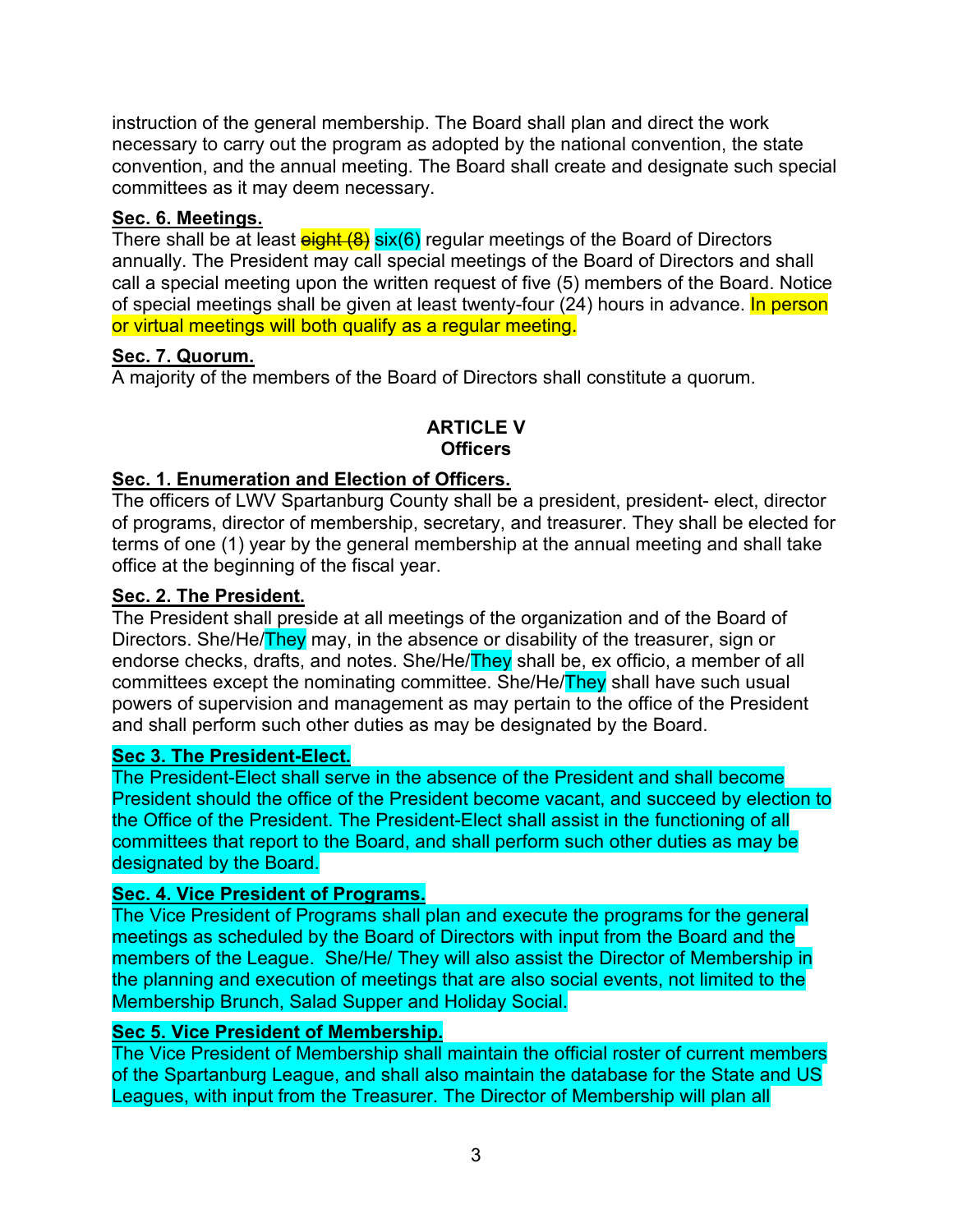membership events with assistance from the Director of Programs. She/He/ They shall be responsible for community outreach to attract new members.

## **Sec. 6. The Secretary.**

The Secretary shall keep minutes of all meetings of the Board of Directors and the Annual Member meeting. She/He/They shall notify all officers and directors of their election. She/He/They shall sign with the President all contracts and other instruments when so authorized by the Board and shall perform such other functions as may be incident to her/his/their office.

## **Sec. 7. The Treasurer.**

The Treasurer shall collect and receive all moneys due. She/He/They shall be the custodian of these moneys, shall deposit them in a bank designated by the Board of Directors, and shall disburse the same **only upon order of the Board.** upon order of the Board, or reasonable requests for reimbursement. She/He/They shall present statements to the Board at its regular meetings and to the membership at the annual meeting. The Treasurer will prepare the budget for review by the Budget Committee in March of each year. The Board will submit the approved budget to the membership at the Annual Meeting for final approval.

## **ARTICI F VI Financial Administration**

## **Sec. 1. Fiscal Year.**

The fiscal year of LWV Spartanburg County shall coincide with the fiscal year of the League of Women Voters of the United States which shall be from July 1 to June 30 of each year.

## **Sec. 2. Dues.**

The amount of annual dues will be set by the Board of Directors and approved by the membership at the annual meeting. The primary members will pay full annual dues and each household member will pay 1/2 of the annual dues. For renewing members to maintain active membership, dues must be paid no later than January 15. New members who pay after January 31 will not have to pay dues again until the fall of the following year. A member or prospective member financially unable to pay dues, but still wishing to be a member, may request financial assistance in the form of a membership grant. Student members enrolled in an accredited institution full or part-time will pay one-half of the annual dues.

## **Sec. 3. Budget.**

A budget for the ensuing year shall be submitted by the Board of Directors to the annual meeting for adoption. The budget shall include support for the work of the League as a whole.

## **Sec. 4. Budget Committee.**

A budget committee shall be appointed by the Board of Directors at least two months prior to the annual meeting to review the budget prepared by the Treasurer. The proposed budget shall be sent to all members one month before the annual meeting. The President, President-Elect, and the Treasurer shall be ex officio members.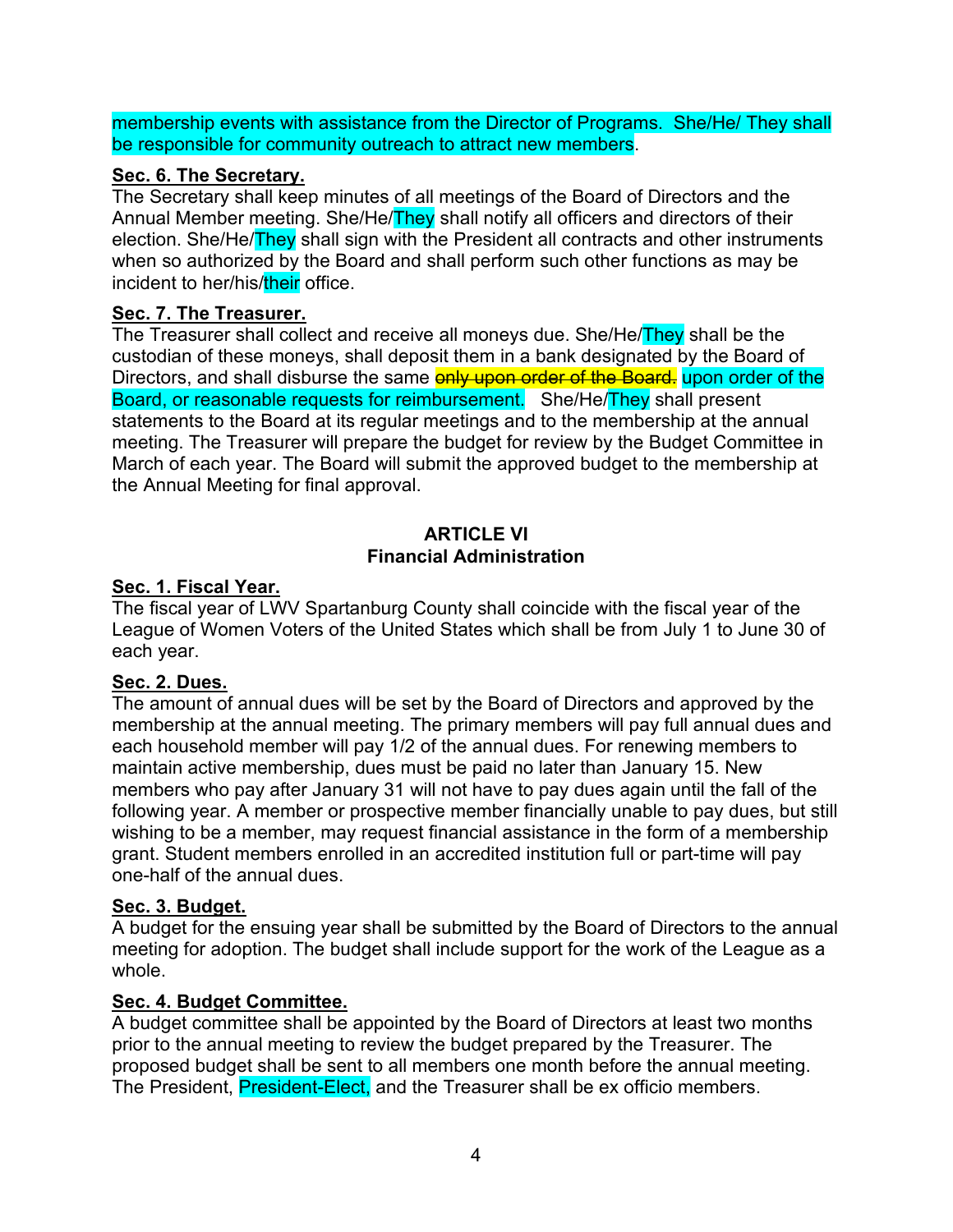## **ARTICLE VII Meetings**

## **Sec. 1. Membership Meetings.**

There shall be at least  $\frac{1}{4}$   $\frac{1}{2}$  six(6) meetings of the general membership each year, including the annual meeting.

## **Sec. 2. Annual Meeting.**

An annual meeting shall be held between **March 1st and April 30<sup>th</sup> April 1st and May**  $31<sup>st</sup>$ , the exact date to be determined by the Board of Directors. The annual meeting shall

- a. elect officers and directors and members of the nominating committee,
- b. adopt an adequate budget,
- c. transact such other business as may properly come before it.
- d. possibly adopt a local program/position by study and consensus. (See Article IX, Sec 2. d.)

# **Sec.3. Quorum.**

Fifteen percent (15%) of the total voting membership shall constitute a quorum at all business meetings of the LWV Spartanburg County.

## **ARTICLE VIII Nominations and Elections**

# **Sec. 1. Nominating Committee.**

The Nominating Committee shall consist of five members, two of whom shall be members of the Board of Directors. The Chair and two members, who shall not be members of the Board, shall be elected at the annual meeting. Nominations for these offices shall be made by the current Nominating Committee. The other two members shall be appointed by the Board of Directors. Any vacancy in the Nominating Committee shall be filled by the Board of Directors. Suggestions for nominations for officers and directors may be sent to this committee by any voting member. The Nominating Committee shall ensure that all candidates are informed of the Bylaws.

## **Sec.2. Report of Nominating Committee and Nominations from the Floor.**

The report of the Nominating Committee of its nominations for officers, directors, and members of the succeeding Nominating Committee shall be sent to all members one month before the date of the annual meeting. The report of the Nominating Committee shall be presented to the annual meeting. Immediately following the presentation of this report, nominations may be made from the floor by any voting member, provided the consent of the nominee has been secured.

# **Sec. 3. Elections.**

The election shall be by ballot, unless there is but one nominee for each office, in which case the Secretary may be instructed to cast the ballot for every nominee. A majority of those qualified to vote and voting shall constitute an election. Absentee or proxy voting shall not be permitted.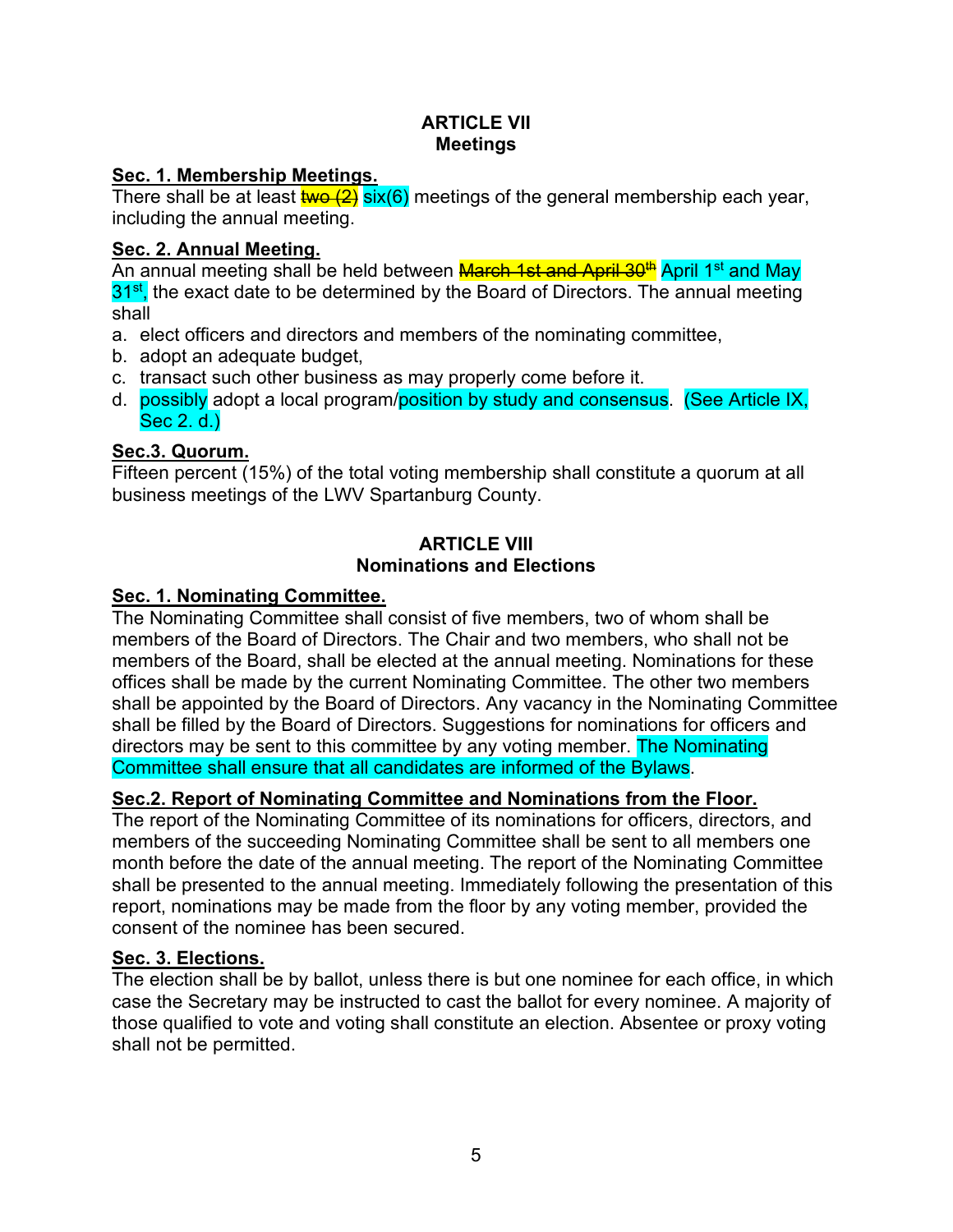## **ARTICLE IX Program**

## **Sec. 1. Authorization.**

The governmental principles adopted by the national convention and supported by the League as a whole, constitute the authorization for the adoption of the program.

## **Sec. 2. Program.**

The program of LWV Spartanburg County shall consist of the following:

- a. action to protect the right to vote of every citizen
- b. and study and action on chosen governmental issues.
- c. LWV Spartanburg County may take action on local governmental measures and policies in the public interest, in conformity with the principles of the League of Women Voters of the United States.
- d. LWV Spartanburg County may study a local issue not covered by state or national program positions. Reach consensus on that issues and act based on that consensus.

# **Sec. 3. Action by the Annual Meeting.**

The annual meeting shall act upon the program using the following procedures.

- a. The Board of Directors shall consider the recommendations sent in by the voting members two months prior to the annual meeting and shall formulate a proposed program.
- b. The proposed program shall be sent to all members one month before the annual meeting.
- c. A majority of voting members present and voting at the annual meeting shall be required for adoption of subjects in the proposed program as presented to the annual meeting by the Board of Directors.
- d. Recommendations for the program submitted by voting members two months prior to the annual meeting but not recommended by the Board may be considered by the annual meeting provided that

1. the annual meeting shall order consideration by majority vote,

2. and the annual meeting shall adopt the item by majority vote.

e. Changes in the program, in case of altered conditions, may be made provided that

1. information concerning the proposed changes has been sent to all members at least two weeks prior to a general membership meeting at which the change is to be discussed;

2. and final action by the membership is taken at a succeeding meeting.

# **Sec. 3. Member Action.**

Members may act in the name of LWV Spartanburg County only when authorized to do so by the Board of Directors.

# **ARTICLE X**

# **National Convention, State Convention, and State Council**

# **Sec. 1. National Convention.**

The Board of Directors at a meeting before the date on which the names of delegates must be sent to the national office shall select delegates to that convention in the